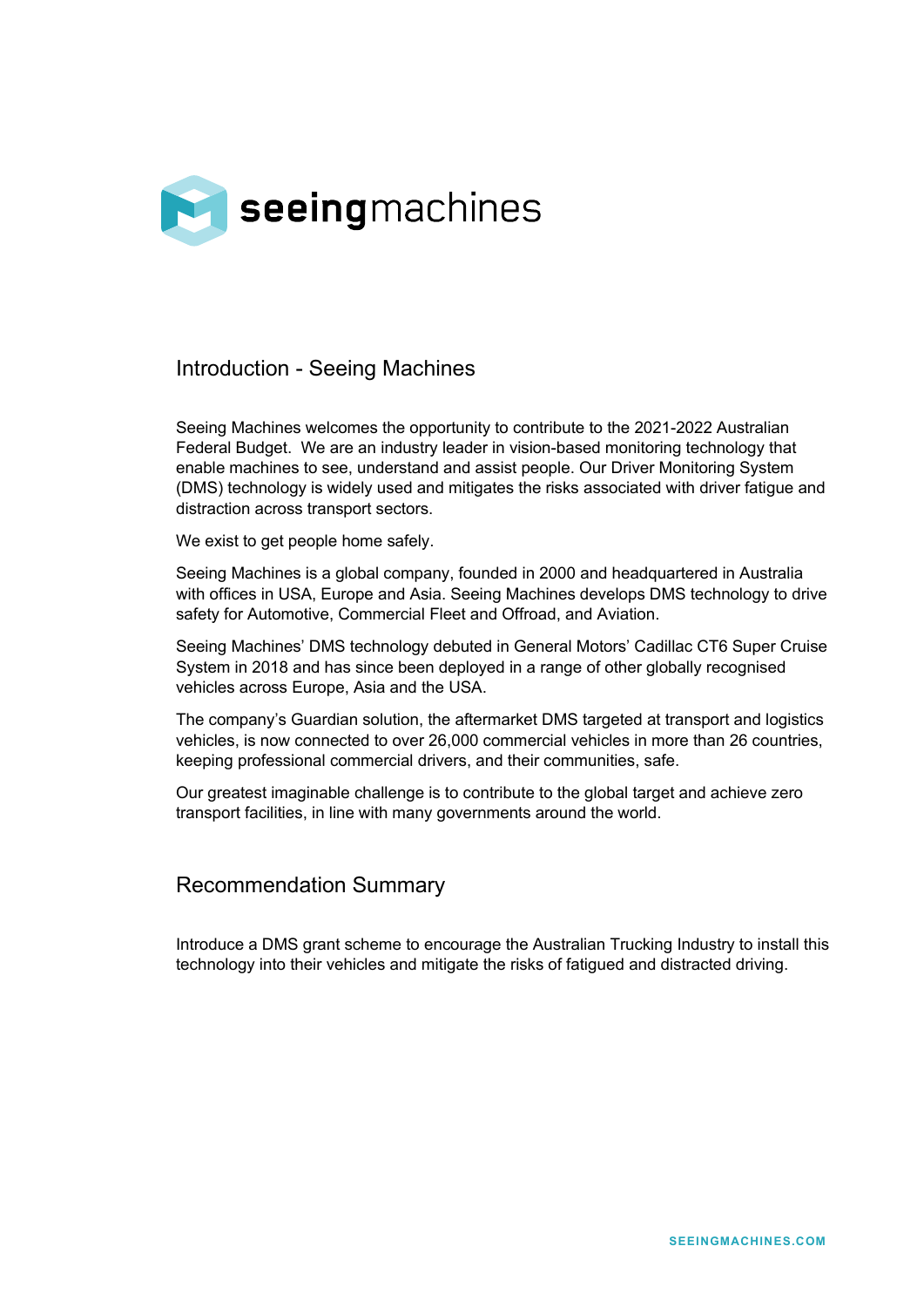

# Background - Supporting small business, regional Australia and road safety for all Australians.

The trucking industry is central to the Government's objectives to contribute to economic growth. The reliance on freight was never demonstrated more than during the last 12 months. Movement of freight affects Australians every day and continues to be crucial to our management of and recovery associated with Covid-19.

More efficient, safe and competitive supply chains enable increased economic output for sectors that move goods. The Competition Policy Review (Harper Review) found that in relation to road transport: even small changes in productivity in this sector can cascade through the economy, boosting productivity and output [i](#page-5-0)n other sectors. <sup>i</sup>

The trucking industry is critical to enabling economic opportunity for regional Australia. The Productivity Commission has reported on the importance of access to new domestic and international markets, provision of infrastructure, and removal of barriers to heavy vehicle access to encourage and support regional economic transition and development.<sup>[ii](#page-5-1)</sup>

The trucking industry is a small and family business industry. Over 90 per cent of trucking operators are owner operators or small businesses. It is characterised by tight margins. Research by ANZ has previously put the industry's median profit margin at just over two per cent, with the bottom quartile of the industry either experiencing negative, flat, or very tight profit margins. Investing in new safety technology is often at the end of their list of priorities.

Australia's freight task in growing - predicted to grow more rapidly than the national population, increasing by more than 50 per cent in the decade to 2016, compared with a population growth of 18 per cent in the same decade. Freight volumes are predicted to increase by more than 35 per cent between now and 2040.<sup>[iii](#page-5-2)</sup>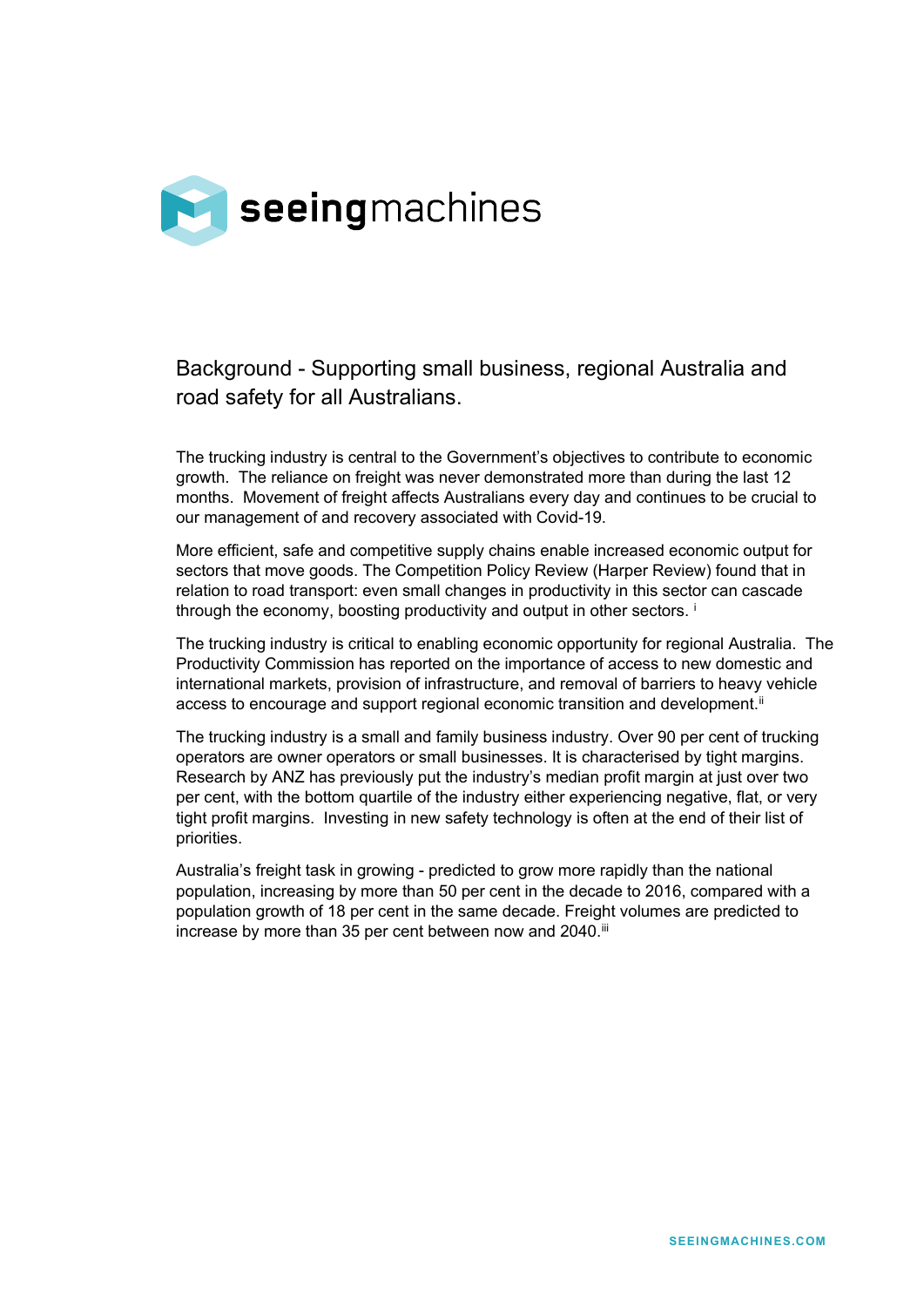

### Keeping Australians Safe on our roads

In research commissioned by the Australian Automatic Association (AAA) 92 per cent of Australians identify road safety as a key concern and 89 per cent want more government investment in road projects to improve safety.

- 1,209 people died on Australian roads in the October 2018 to October 2019. This is worse than the same time five years ago, when there were 1,178 road deaths in the 12 months to October 2014.
- 38,945 Australians were hospitalised due to traffic crashes in 2016. Concerningly, hospitalised injuries have actually increased in recent years.
- AAA-commissioned research found that road trauma costs the Australian economy almost \$30 billion annually.[iv](#page-5-3)

Making substantial reductions to Australia's road toll will require robust data, measurable targets backed by evidence-based policies, funding that matches the scale of the problem, transparency, and accountability.

## Driver Fatigue – technology can help now. But there are barriers.

Driver fatigue is a key safety risk on Australian roads, contributing to ~20% of all motor vehicle crashes. Fatigue is of particular importance in the heavy vehicle industry as the leading cause of truck driver fatalities, with 34.8% of truck driver deaths resulting from driver fatigue. Driver distraction is another leading cause of truck driver fatalities and is becoming increasingly prevalent in Australian truck drivers, with distraction and inattention accidents more than doubling from 2017 to 2019.

Driver Monitoring Systems (DMS) that manage the risks of fatigue and distraction in realtime have been in use within Australian and global fleets for over five years.

However, small business operators are faced with a myriad of technology available to make their vehicles more cost efficient and often safety technology is not prioritised. Less sophisticated businesses will be reluctant to tackle the change management challenges associated with adopting new technology, compounding the acceptance barriers.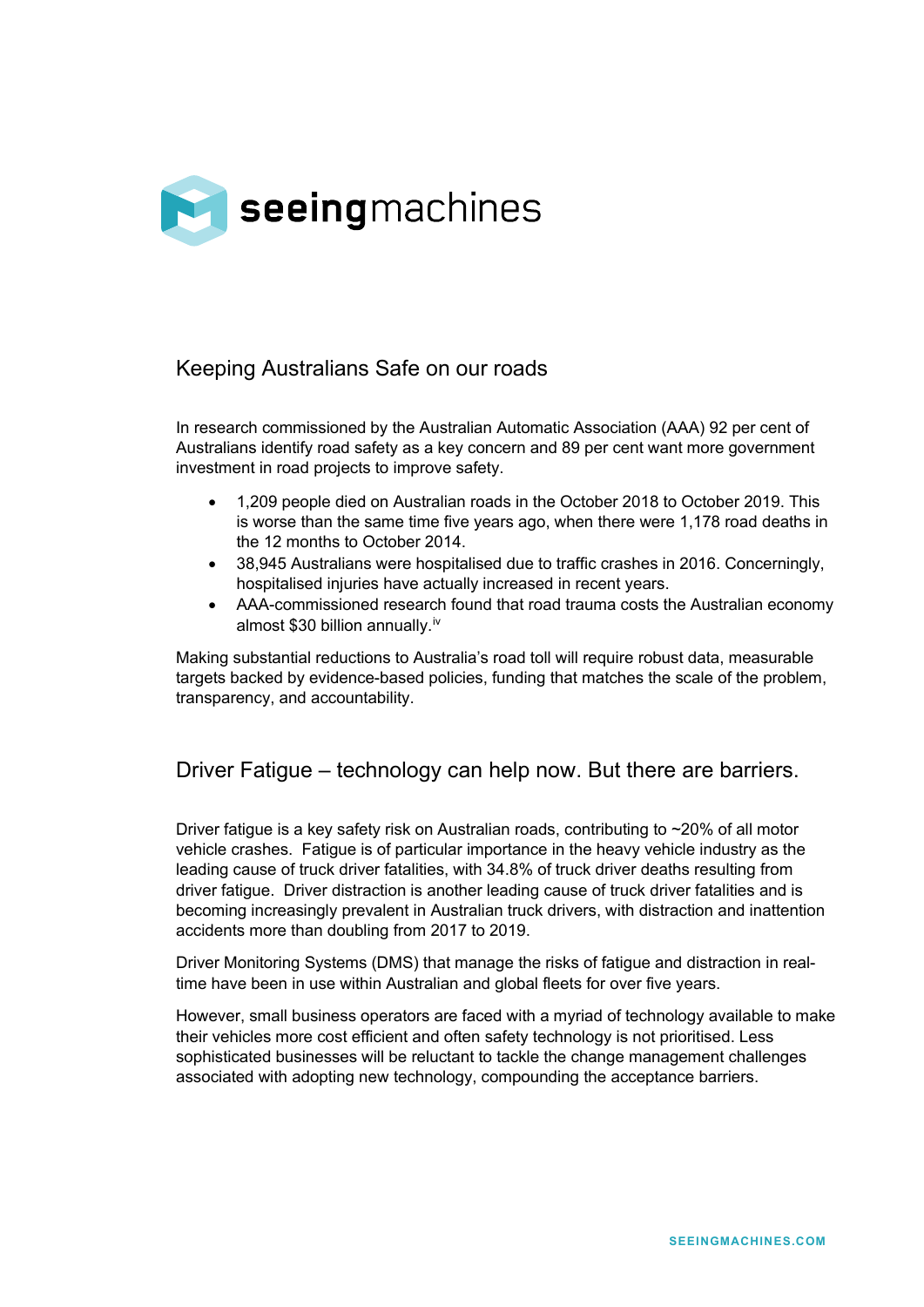

We believe that if the Australian Government offered support to Australian trucking companies to install Driver Fatigue and Distraction Technology, it would have a profound impact on the uptake and result in a reduction in road trauma.

Seeing Machines acknowledges that the Australian Government has recognised challenges associated with new capital and has introduced and extended the Instant Tax Write-off. This is an excellent initiative for businesses with a strong balance sheet. For those smaller, less financially robust organisations, this does not address the issue of cashflow and, as mentioned, safety technology is often de-prioritised.

Using Australian made technology to support the Trucking Industry and road safety for all Australians.

Seeing Machines' world-leading operator monitoring technology is underpinned by scientific research into human behaviour in real-time, in real-world scenarios, through independent and joint studies. The artificial intelligence we create as a result, powers computer vision algorithms, optics and processing technologies that observes the driver, pilot or operator's attention – reliably, unobtrusively, and in real time – and intervenes seamlessly when necessary.

With a focus on 'mission critical' applications, we design, manufacture and sell state-ofthe-art software, hardware and systems that are currently used, trusted and incorporated across multiple global industries, by some of the world's most recognisable brands.

Whilst business efficiency and profit are essential requirements for the successful operation of a profitable commercial transport or logistics business, safety underpins everything.

With fatigue and distraction being the two biggest safety risks to employees and businesses in this sector, Seeing Machines is delivering world-leading technology that has been scientifically proven to reduce fatigue and distraction events by up to 90%.

Our **Guardian** solution currently protects over 400 commercial transport and logistics organisations and their drivers globally and represents key brands such as *Ron Finemore Transport, Coach USA*, *Toll Group* and *Transport for London*.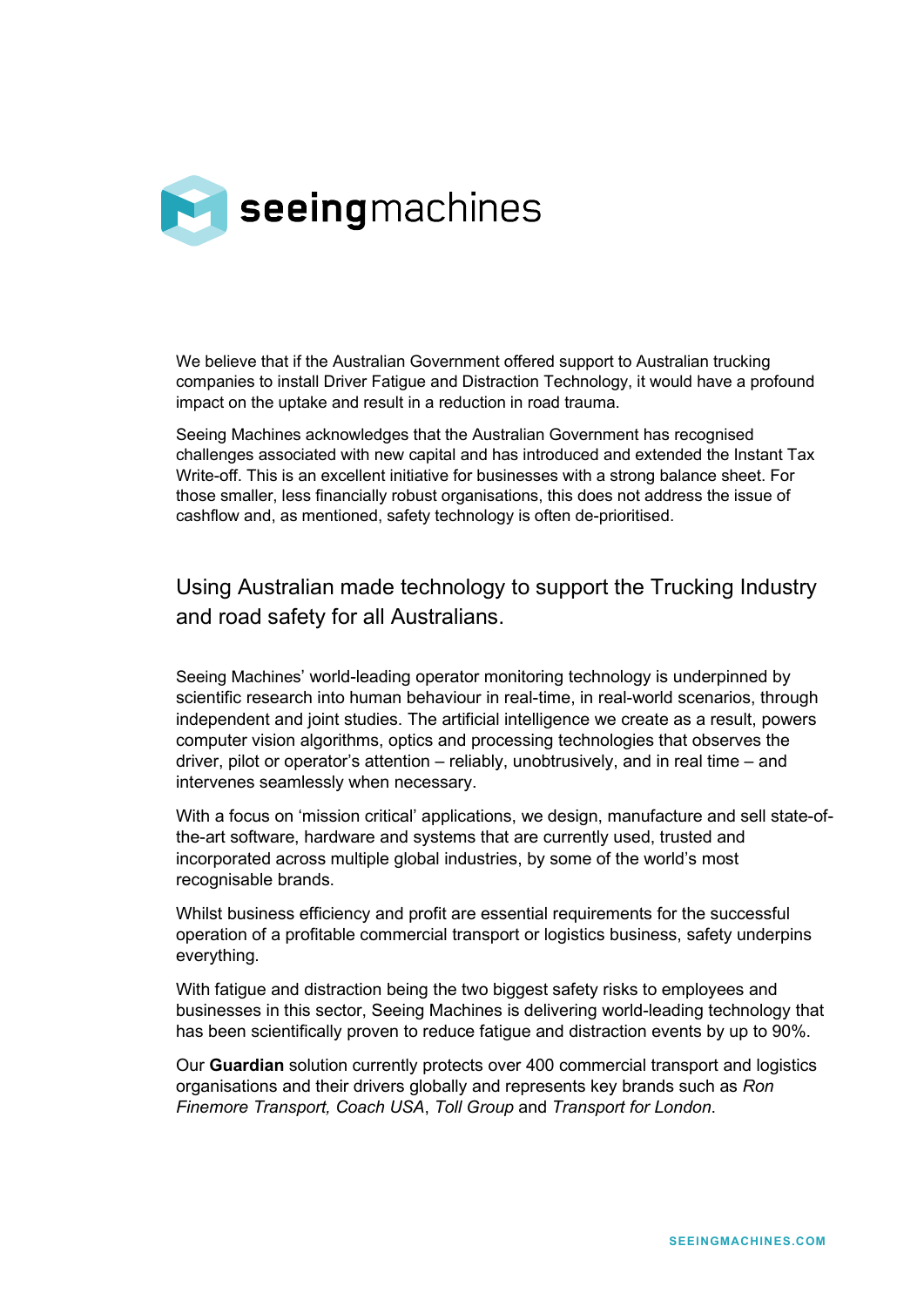

Guardian technology significantly reduces fatigue- and distraction-related events. Used by fleets around the world, which are serious about safety, Guardian delivers these benefits:

- Significantly reduces risks
- Prevents accidents before they occur with immediate intervention
- Generates data that can be used to improve safety policies and procedures
- Scientifically proven to reduce fatigue events by upwards of 90%
- Respects driver privacy through contactless and unobtrusive monitoring encouraging high driver acceptance
- Can be integrated with existing telematics solution

There are other technologies available on the market, globally.

Seeing Machines provides best-in-class real-time technology that is proven to reduce driver-initiated incidents.

The big end of the industry recognises and has/is installing the technology. Unfortunately, it's the small operators (with one to five trucks) who make up the majority of the Australian industry and who have to place DMS technology down the list of priorities.

#### Recommendation:

Support the Australian Trucking Industry to install and manage Driver Monitoring Systems to protect against fatigued and distracted driving, by establishing a grant funding scheme through the Department of Industry, Science, Energy and Resources.

We recommend that in FY2021-22, the Department of Industry funds a maximum of 2,000 DMS installations. This would cover the hardware (capital) cost associated with Guardian or similar DMS technology. Eligible applicants would be able to receive up to A\$2,500 to install DMS, and ongoing monitoring fees would be a cost borne by the Trucking Company.

The budget commitment associated with this initiative is A\$5,000,000.

Short and long-term benefits to Australian Freight and logistics Industry

• Safety of drivers